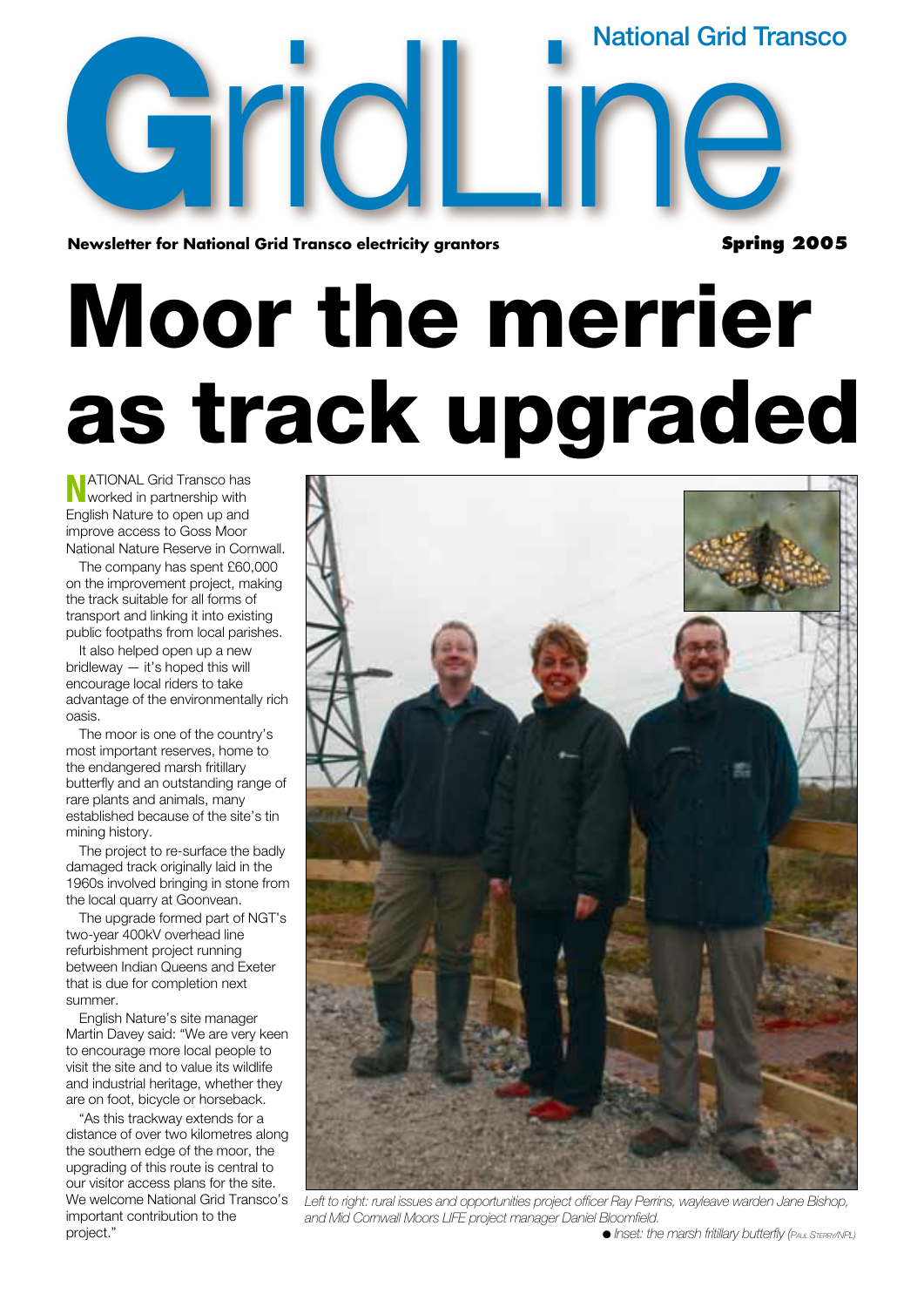

# **Skelton's award is 'icing on the cake'**



*LEFT: Skelton's National Grid placement Julie Howarth Pulleyn working with, from left, Katie Brown, Kyle*





*Naturalist David Bellamy and the Skelton Grange crew at the opening of the new building*

**Contacts**

**Emergencies** ▼ Emergency calls to report pylon damage to National

For further information contact your local wayleave teams on: **North:** 0113 2908224/8235 **South:** 01245 592028 Your wayleave teams and their contact mobile phone numbers: **North East** Wilson Holmes 07836 543539 Scott Stephenson 07836 543541 **North West** Mark Thomas 07887 825073 Martin Bretherton 07786 021086 **North East (South)** Mike Rockett 07836 364634 Janet Clarke 07770 645599 **North West (South)** Alan Whitmore 07836 629530 Bob Tute 07836 668504 **East Midlands** Robin O'Brien 07836 293137 Simon Booth 07786 021088 **West Midlands** Vacancy Paul Ganley 07836 549748 **East Anglia** Barry Cullimore 07836 217478 Sue Dunham 07766 785684 **South East (North London)** Brian Mead 07836 217520 Phil Burgess 07836 222051 **South East (South London)** Paul Sage 07836 638823 Alison Williams 07788 568678 **South Wales** Simon Gronow 07836 207262 Lee Durant 07776 161429 **South West** Richard Biggs 07785 716961 Jane Bishop 07771 864528 ave payments ▼ For information on

> "We also hope that many more grantors will join us for free refreshments and a chat at our hospitality facility\*. All they have to do is wear their Grantors Club badge. If you are not yet a member of NGT's Grantors Club, ask for an application form when you visit the stand.'

wayleave payments telephone the payments helpline on 0800 389 5113.

Grid Transco can be made on 0800 404090. Make a note of the tower's number — found just below the property plate — to help crews locate it.

Electric and magnetic fields ▼ For information on electric and magnetic fields, ring the EMF information line 08457 023270 (local call rate).

Leeds, WREN and Yorkshire **Water**.

OUR annual tour round the country gets under way in May at the Devon County Show in Exeter, the biggest event in the county's calendar.

The three-day show is a giant shop window for rural Devon, linking consumers with farmers, food producers and others working the countryside economy.

We'll be there to offer hospitality to electricity and gas grantors, and tell them about future projects in their area.

Over the following months, we'll clock up thousands of miles on the road during this year's agricultural relations programme that will take us as far north as Edinburgh.

"We look forward to welcoming thousands of grantors and guests for lunch at the various shows," said Alan Naylor, field wayleave manager.

- Devon County Show,<br>Exeter **May 19-21** ● South of England Show,
- Ardingly, West Sussex **June 9-11** ● East of England Show,
- Peterborough **June 17-19** ● Lincolnshire Show,
- Lincoln **June 22 and 23**
- Royal Highland Show,<br>Edinburgh Edinburgh **June 23-26** ● Great Yorkshire Show,
- Harrogate **July 12-14** ● New Forest Show,
- Brockenhurst, Hampshire **July 26-28**
- Royal Lancashire Show,<br>Ribchester Ribchester **July 26-28**
- United Counties Show,<br>Carmarthen **Aud** August 10 and 11
- Pembrokeshire Show,<br>Haverfordwest Haverfordwest **August 16-18**
- Dorset Show,<br>Dorchester September 3 and 4
- National Ploughing Championships, Cambridgeshire **October 8 and 9**

"This is the first year that we have invited electricity and gas grantors together and we hope that displays highlighting future projects in their areas will stimulate discussion.

award. strength."

*\*Not available between 12-2.30pm.*

**S**KELTON Grange environment centre — one of a number of environmental education centres supported by NGT — has landed a top award for sustainability and landscape design.

The centre's new environmental and community building won this year's Leeds Architecture Award — Excellence in Place and Spaces, in recognition of good contemporary design in the built environment in Leeds.

> Maeve Chappell, head of communications and social policy, said: "The disaster has clearly touched people's hearts. The generosity of our employees has been overwhelming, and that single donation was utterly breathtaking."

The development of the £600,000 state-of-the-art building was kickstarted by National Grid Transco funding. The project later attracted financial support from the Big Lottery, Biffaward, Green

Skelton Grange is managed by BTCV, an international volunteering organisation providing a bridge between global environmental ideas and local reality. It is also supported by Leeds City Council.

The new building, which was opened in September 2003 by naturalist and BTVC vicepresident David Bellamy, is at the forefront of environmental design and includes a wide range of environmentallyfriendly features such as electricity generation by wind turbine and solar panels, and rainwater recycling. It was designed by local Queen's Award winning architects LEDA



who are committed to creating buildings with a low impact on the environment.

The centre — which gained Eco-centre status in 2002 has been managed by BTCV on land next to NGT's substation

### **Come and meet us at:**

## Show set to kick off in Devon

since 1993. For more than 10 years, it operated from a Portakabin classroom.

The Skelton team has welcomed more than 50,000 visitors from the Leeds community for environmental education, training or work experience.

Project managers Caroline Crossley and Lucy Wheeler, said: "We have been really

fortunate in the support and enthusiasm we have had from all the visitors and volunteers involved in the project, so we are pleased to be able to offer them a fantastic new centre to spend time in learning about and contributing to the environment. The award is the icing on the cake for us!"

NGT's external relations manager Ross Hayman said:

"The Skelton Grange centre is a wonderful building and thoroughly deserves the

"It provides a great learning environment for visitors and has allowed the centre team to go from strength to

● Visit www.skeltongrange. org.uk for more information about the centre.

## It's a great learning environment

NATIONAL Grid Transco's Asian Tsunami emergency appeal raised almost £670,000 — more than \$1.2 million — in employee donations and double matched contributions from the company.

Thousands of generous employees across the group's operations dug deep into their pockets to help the disaster victims. The average donation was more than £80, but one generous UK employee sent in a cheque for £9,000.

In view of the scale of the disaster and in response to the generosity of employees, NGT decided to double its matching contribution — for every pound or dollar donated by employees, the company donated £2 or \$2 respectively.

## Tsunami aid tops £650,000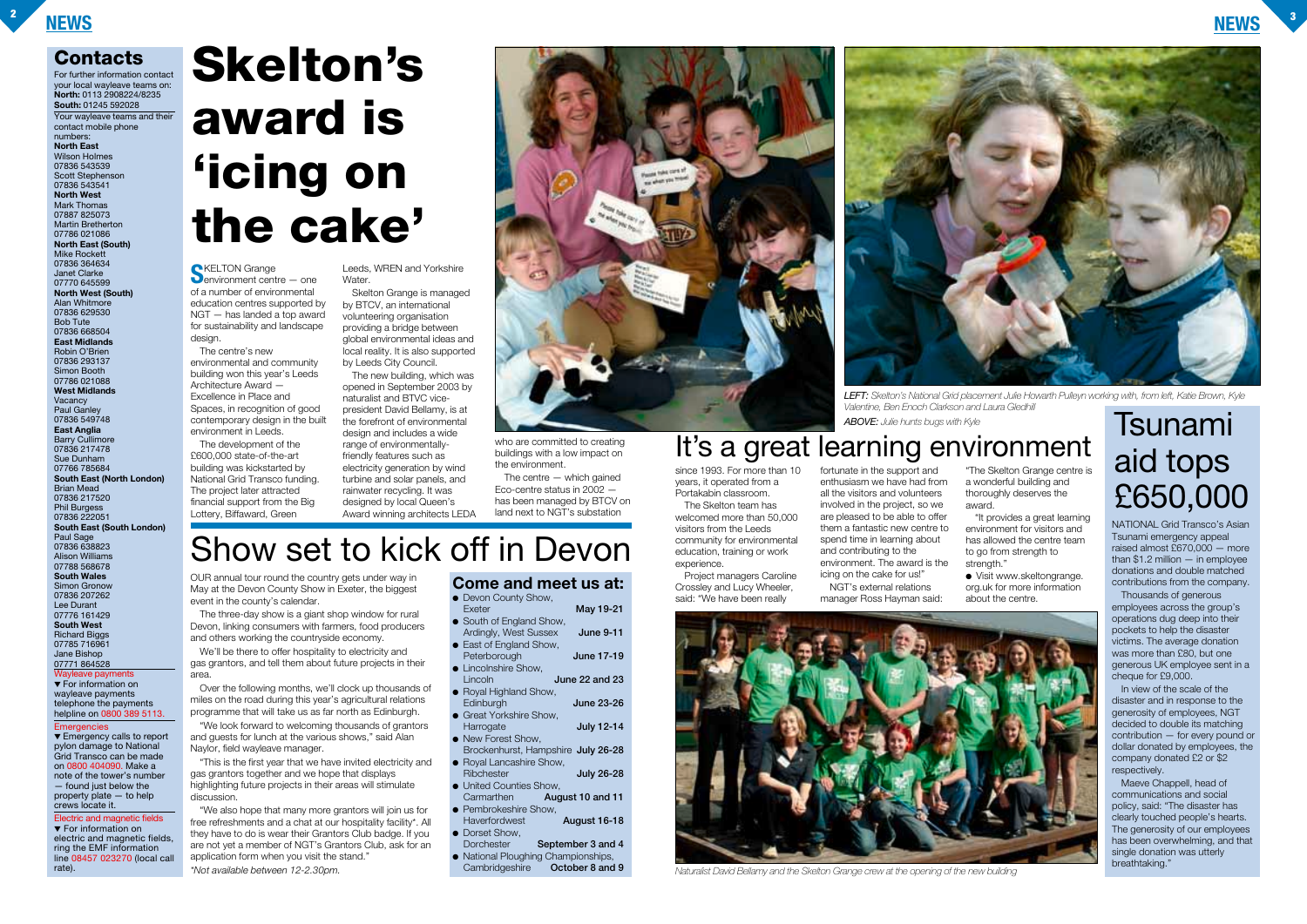up a good working relationship with property representatives, including the house manager of the flats, and the facilities manager at the oil company offices.

"This enabled me to keep them in touch with developments and to warn them, for example, of possible and unavoidable construction noise."

Brian also liaises with home owners and businesses affected by essential routine maintenance of underground cables in North London. "The more information we give, the better it is — no news is definitely bad news!

"When people call me out-ofhours to talk over problems relating to a particular project, it probably means we have a good working relationship, and they feel comfortable about calling me. Which means I got it right!"

"It's not easy for householders if their road is closed — they could have a large excavation in the road outside their property for a long period of time. Then I knock on every single door to make sure they understand what is happening. There may be problems with access, getting rubbish collected, parking restrictions — or even getting a removal van to the house if they happen to be moving. Businesses may worry about deliveries, or loss of custom.

"We occasionally have to deal with awkward — and even abusive — people at times. But many are supportive and interested. And it's great when we get nice letters from the public praising the way we have carried out the work.



# **Brian gets a buzz out of his life in the city**

**W**HETHER they work in the urban or rural environment, versatility, patience and empathy are among the most essential skills needed by wayleave officers.

No two days are ever the same, the people they deal with come from all walks of life and not all of them are happy to see a wayleave officer, says Brian.

"Working in the urban situation, when we are dealing with residential and business communities, means more commercial loss claims to consider, traffic management problems and parking restrictions to overcome — not to mention New Road and Street Works Act issues that require close liaison with local utilities, local authorities and highways authorities."

But it's what gives him a real buzz — despite the unenviable pressures of battling traffic and weather conditions to get into, out of and around London!

Brian has worked in the electricity supply industry for 35 years — he joined the drawing office of Eastern Electricity's North Met and Essex Group in Brentwood in 1970. He was lured into wayleaves in 1984, joining National Grid in 1990 to undertake rural and urban wayleaves in Essex and North London.

Today, Brian, fellow wayleave officer Paul Sage and warden Phil Burgess — assisted by Dave Dewell filling in for Alison Williams who is on maternity leave — cover an area from Northampton to the south coast. Brian deals mainly with underground cable projects in the London area.

He has been involved in the Kentish Town Tunnel, the 2.4

kilometre Dartford 400kV cable tunnel, which is on target for completion this summer, and the new 10km Croydon Tunnel programmed to start in 2006.

But much of his work in recent years has been associated with one of NGT's biggest projects, the £200 million London Connection scheme to reinforce electricity supplies to the capital.

This has involved the construction of a 20km tunnel running from Elstree in Hertfordshire to St John's Wood in north London. The three-metre diameter tunnel runs at an average depth of 27 metres and two new substations have been built at the existing NGT sites at Elstree and St John's Wood.

Brian's job was to negotiate easements. "Although the tunnel runs nearly 100 feet below any property, we still had to negotiate with the owners we don't have to do this if it runs underneath a road.

"Basically, if I hadn't agreed the easements, the tunnel would not have happened! That's why wayleaves was involved from day one when the route of the tunnel was first discussed."

An enormous number of factors are taken into account when considering a route, including environmental assessments. NGT tries to minimise crossing under residential land and always opts for under a road where possible.

"Once the route is decided, we seek easements, meet planners, local authority councillors, and the community relations team gets involved, organising meetings, exhibitions and leaflets during a major

public consultation process.

"All easements are negotiated on a one-to-one basis. Even though the London Connection tunnel is 20km long, only 13 separate easements had to be agreed because we largely followed the route of the A5 road. And only one of the 13 was for a residential property. There was one farm, the others were mainly commercial properties."

The physical situation of the new St John's Wood substation highlights why Brian has maintained a committed and on-going relationship with local communities.

The substation has been constructed just yards from a block of expensive executive flats. The prestigious offices of an international oil company are close by, as are a big hotel and an old people's home. He built

**"The experience of the wayleave officers when meeting with the local council and the public was invaluable from the start for the new St John's Wood substation and the London connection project generally… their on-going relationship with the general public, dealing sympathetically with any complaints, has been vital." Stephen Bason**

**Project engineer for the new St John's Wood 400kV substation**

Although the vast majority of wayleave work is conducted in the countryside, the life of a wayleave officer doesn't always involve tramping across muddy fields or farmyards to meet up with rural grantors.

Sometimes it means donning a smart suit for a high-powered meeting in London's West End, or reassuring town dwellers concerned about the possible impact of major NGT civil engineering or maintenance projects quite literally on their doorstep.

South East wayleave officer Brian Mead's work "patch" is London's busy commercial and residential areas where the challenges are very different from those of his rural colleagues…

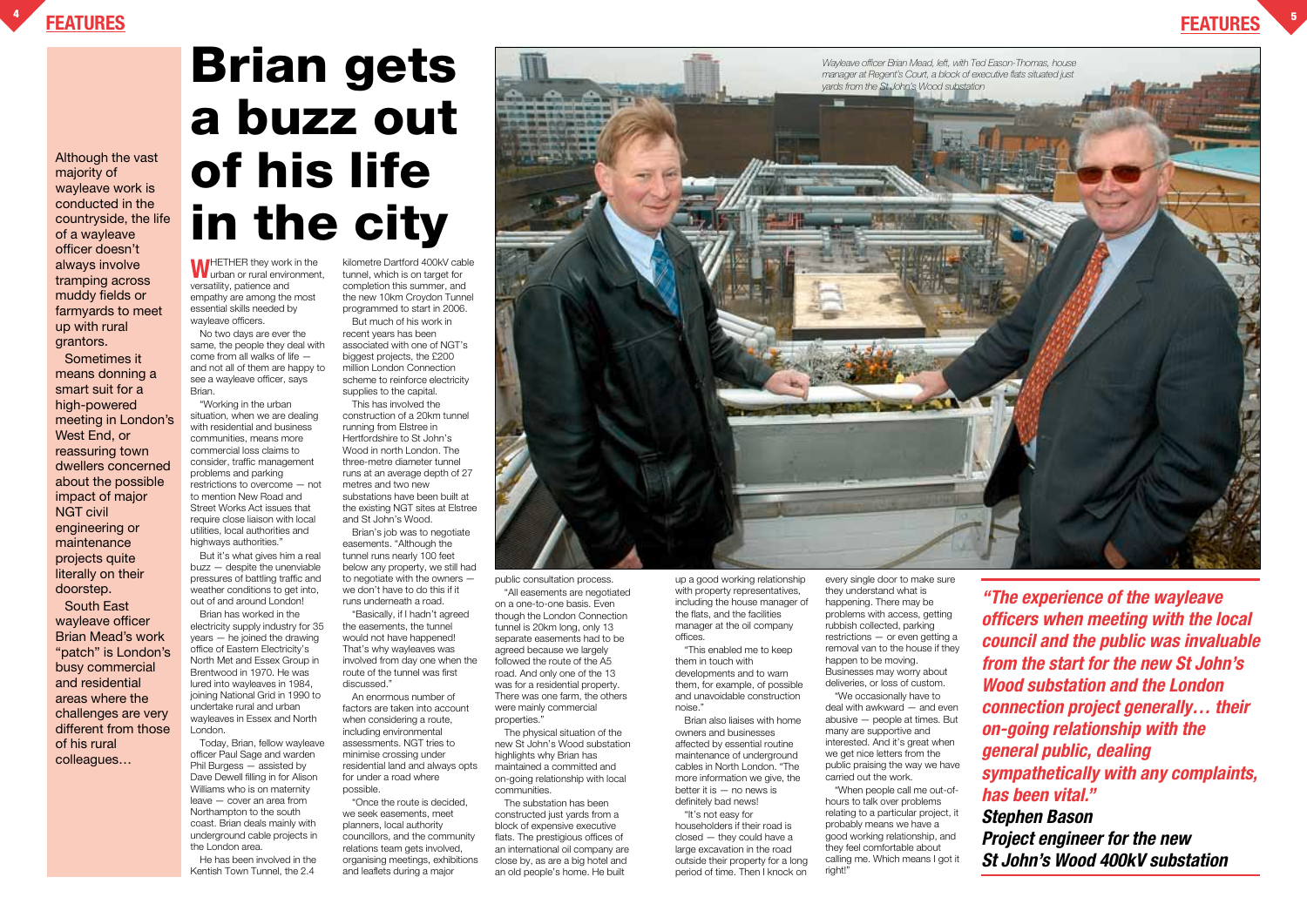**6**



**R**ACHEL HALLOS has<br>**R**always felt close to nature. "I come from a farming family and can well remember as a child lying in the heather listening to the skylarks and peewits or seeing grouse as I rode my pony across the moor," she said."Those are the sort of memories I want MY two children to have."

But heather moorlands important wildlife habitats and distinctive components of the landscape — have declined in recent years.

Which is why NGC grantors Rachel and her husband Stephen, Yorkshire Water

tenants at Beeston Hall and Baitings hill farms\* at Ripponden, Halifax, are determined to do their bit by rejuvenating the heathland on their land to protect it for future generations.

Stephen and his family previously ran the farms as diary producers/retailers. When he and Rachel took on the tenancies and business in 2000, they needed to look at other avenues of income. The couple joined forces with

English Nature, the RSPB, Defra and Yorkshire Water in 2002 on an ambitious 10-year project to see the regeneration of heather and dwarf shrub on Soyland Moor, part of their land and a SSSI and Special Area of Conservation (SAC), which had suffered the rigours of intensive farming in the past.

"With the Countryside Stewardship agreement now being 50 per cent of our income, it was a godsend that English Nature knocked on our door about the heather regeneration!" said Rachel.

It has meant a major change to life at the farm, because Stephen and Rachel, have had to adapt their farming practice to enable them to manage Soyland Moor. They sold their dairy herd, restocked with beef cattle and brought in Scottish blackface sheep as their main breeding sheep on the moor because they are hardy and able to withstand difficult weather conditions.

"We chose Saler cattle for the same reason — they too can cope with the harsh conditions on moorland," said Rachel. "They orginate from the Auvergne region of France, a region which has a rough and very variable climate. We started with one in 2002 and have built up a herd of 89."

Their efforts have been backed by Countryside Stewardship grants and additional funding from English Nature allowed them to erect a

6,400 metre fence to keep the cattle and some sheep on the moor during May, June and July. They are then removed to pasture so the heather can flower, seed and have a chance

to rejuvenate.

"The cows eat the long moor grass, but leave the young shoots of the dwarf shrubs alone, so hopefully in time the shrubs will re-establish and spread. When we started, there was probably only five per cent of heather on the moor — the aim is to get that up to 40 per cent in five years," said Rachel. "The heather regeneration

project has involved a lot of hard work — but we have been in a unique position to make a difference. That's the reward."

English Nature conservation officer Paul Duncan said: "The work on Soyland Moor has presented a fantastic opportunity not only to improve the moorland for breeding birds such as golden plover and curlew, but also to enhance the blanket bog which is an internationally important habitat."

\* Baitings Farm is crossed by the Eggborough-Padiham 400kV overhead line.



● Upland heathland is an important habitat for a number of species, including black and red grouse, merlin, hen harrier, cranefly, certain moths and juniper. (Source: www.ukbap.org.uk)

# **Moorland makes a return, thanks to 'a lot of hard work'**

*again for her own children*

**"We have been in a unique position to make a difference. That's the reward."**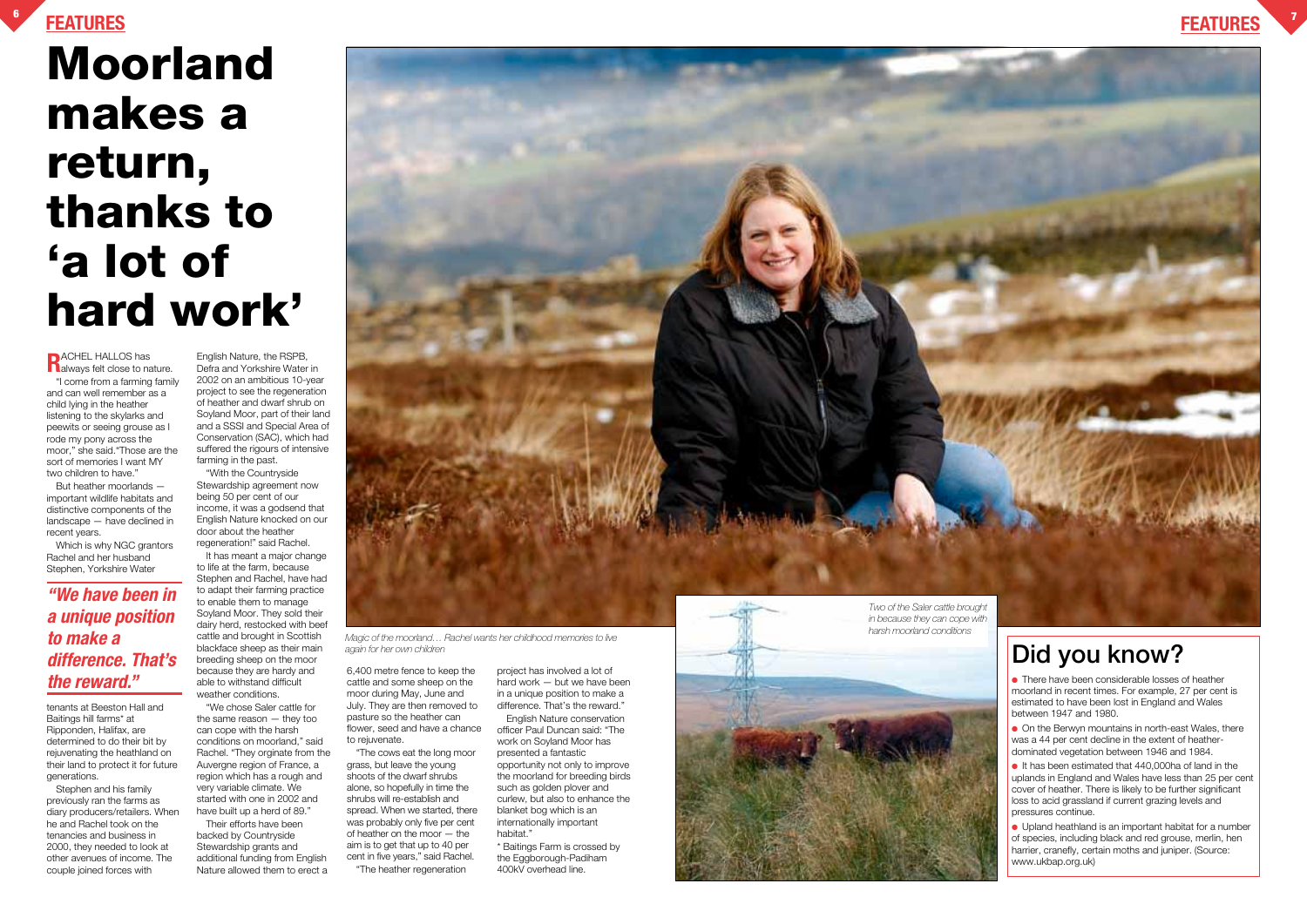**D**IVERSIFICATION can be extremely<br>rewarding — but it's never the easy option, says Jill.

"It may look like an attractive proposition on paper, but in fact diversification can be much more intensive than farming.

"And if it means working with lots of other people, not every farmer finds it easy to adapt when they have been used to working largely on their own," she said.

Jill and Mark's enterprise at Brockholes is three-fold. There is a visitor centre, which is open every day except Christmas, the largest riding centre in the North of England, and an animal care training centre where students can learn skills, from horse care and wildlife management, to gamekeeping and dog-grooming.

Jill's grandmother farmed Brockholes during World War II when it was a pig farm. Phillip Turner, Jill's late father, switched over to dairy farming when he took over with his brothers and Jill grew up on the farm. Encouraged by her late mother, a keen horsewoman, she first took to the saddle

Jill's entrepreneurial skills have been complemented by Mark, a former professional trumpet player and trombonist who once played with the Syd Lawrence Orchestra. The couple have been married for 10 years, and have a young son and daughter.

when she was just three. By her teens, she was a successful county show jumper who competed all over the country. She also qualified as a riding instructor and horse trainer.

"We work very well as a team," she said. "Mark is the ideas man, and I have the background in animals.

A career in show jumping beckoned — "But reality set in!" said Jill. "Show jumping eats money and getting sponsorship is not easy. So instead, when I was about 25, I started a riding school with three ponies and two horses. It really took off. Within 12 months I had about 30 mounts and today, we have 80 riding ponies and horses, with another 70 we are bringing on for the future. We also have a riding centre at Stockwood Park in Luton.

"The visitor centre also had very humble beginnings — literally two pigs in a pen!" she said. That also grew beyond her wildest dreams. Today, there's something for visitors of every generation who can see 30 different species of animals, enjoy a woodland walk, picnics or visit the Barn café for mostly locally produced fare.

> It is playing an important role in the community and won the 2004 Doncaster Chamber of Commerce Partnership Award for its efforts in working with different organisations, including the college, the YMCA and over 50 different schools.

So was it worth it? — "Absolutely, although sometimes a quieter life on our farm in France does appeal!"

● To find out more about Brockholes Farm, visit www.brockholesfarm.co.uk. The farm is crossed by NGT's 400kV Thorpe Marsh-Brinsworth overhead line.

The visitor centre really took off as a result of a crisis in the farming community. Jill's true love in life is Limousin cattle, the sturdy golden-red cattle from France. She's a national judge for the British Limousin Cattle Society and once had a herd of 50 at Brockholes. "Once a good Limousin could fetch £1,000 for meat when their breeding cycles were over but with BSE and the over-30 months scheme, the price dropped to £180. It nearly bankrupted us, particularly as crop prices were dropping and costs rising. We eventually sold off the bulk of the pedigree herd, and ploughed the proceeds into the visitor centre, and bought a 100-





acre grassland farm in Limoges in France, with farm buildings we could rent out as holiday lets to give us some additional income.

"When we started bringing in exotic animals to the visitor centre, we had to get a special zoo licence… apparently it was the first granted in Doncaster since bear baiting took place in the town centre!

"We never dreamt the centre would be so successful. In 2003 we had 20,000 visitors. Last year, that had soared to 40,000."

The training centre launched five years

ago has been equally successful. It currently has 120 students in training and runs in partnership with Doncaster College.

It successfully represents members' interests and offers guidance and information on important issues such as legal and insurance; planning legislation and business rates; accountancy and taxation; health and safety; marketing, promotion and publicity; grant aid and animal welfare.

> Jill and Mark are supported by a strong team of 65 staff and managers, "who make the whole business possible.

"Diversifying has not been easy," said Jill.

"Because of the diversity of our activities, we get 17 health and safety checks every year and there is a mass of red tape to get through. And although 70 per cent of our income is education related, we are still rated as business premises."

### **FEATURES <sup>8</sup>**

### **FEATURES <sup>9</sup>**







FARMERS in England made almost £300 million from new ventures such as tourism, sports and recreation last year.

Total income from farming in the UK in 2004 was £3 billion — down 5.4 per cent in current prices on last year — with the amount farmers earned from nonagricultural business reaching record levels.

Defra's Farm Business Survey shows that: ● 48 per cent of full-time farmers have diversified

● average earnings were £5,000 per farm from diversification

● turnover from diversification has risen to £550 million (£425 million in 2002-3) ● 2,200 farmers had turnovers of more than £50,000 from diversified businesses.

The amount of diversification varies across England — 68 per cent of farms in the South East have diversified, compared with 37 per cent in the North. An estimated 62 per cent of farming households supplement their income by diversifying into other activities or through outside work.

Food and Farming Minister Lord Whitty said the fall in income from farming was disappointing, and the reasons included lower market prices for cereals, potatoes, cattle and sheep and a rise in input costs largely resulting from higher world oil prices and movements in the exchange rate.

"But the figures also show that diversification is an increasingly important earner for farmers, and diversification activities are becoming more and more successful," he said.

"The Government remains committed to delivering a sustainable future for the industry. Since October 2000, the Government has awarded more than £34 million in grants through the Rural Enterprise Scheme\* to help farmers branch out, gain important extra income and boost the rural economy."

\*For more information about the Scheme and grants available for diversification projects, please see www.defra.gov.uk/ erdp/schemes/res/default.htm

● We'd like to hear from National Grid Transco electricity grantors who have risen successfully to the challenge of diversification. To share your story with fellow grantors, write to GridLine, Papers Publishing, Stirling House, College Road, Cheltenham, Glos GL53 7HY or e-mail john@paperspublishing.co.uk

**THERE has been a Brockholes Farm at Branton, near Doncaster, for almost 250 years — but how things have changed since 1759!**

**The first owner could never have envisaged that one day Brockholes would be home to a fabulous collection of animals, from chipmunks and** 

**coatis to llamas and lovebirds, raccoons and rheas — and even zebras.**

**The farm is a 21st century diversification success story, thanks to the imagination, vision and energy of its owners, NGT grantors Jill and Mark Humphries…**

Brockholes Farm is a member of the National Farm Attractions Network, a national organisation providing expertise and assistance in the formation of both farm and rural diversification enterprises.

For further information visit www.farmattractions.net or contact NFAN at Victoria House, 31-33 Victoria Street, Kettering, Northamptonshire, NN16 0BU. Tel: 01536 513397; fax: 01536 415095 or email: info@farmattractions.net

# **It's tough going – but well worth it in the end**

### On the network

## Non-farming ventures help bring in the cash



*Jill and Mark Humphries surrounded by their "crop" of animals and birds*

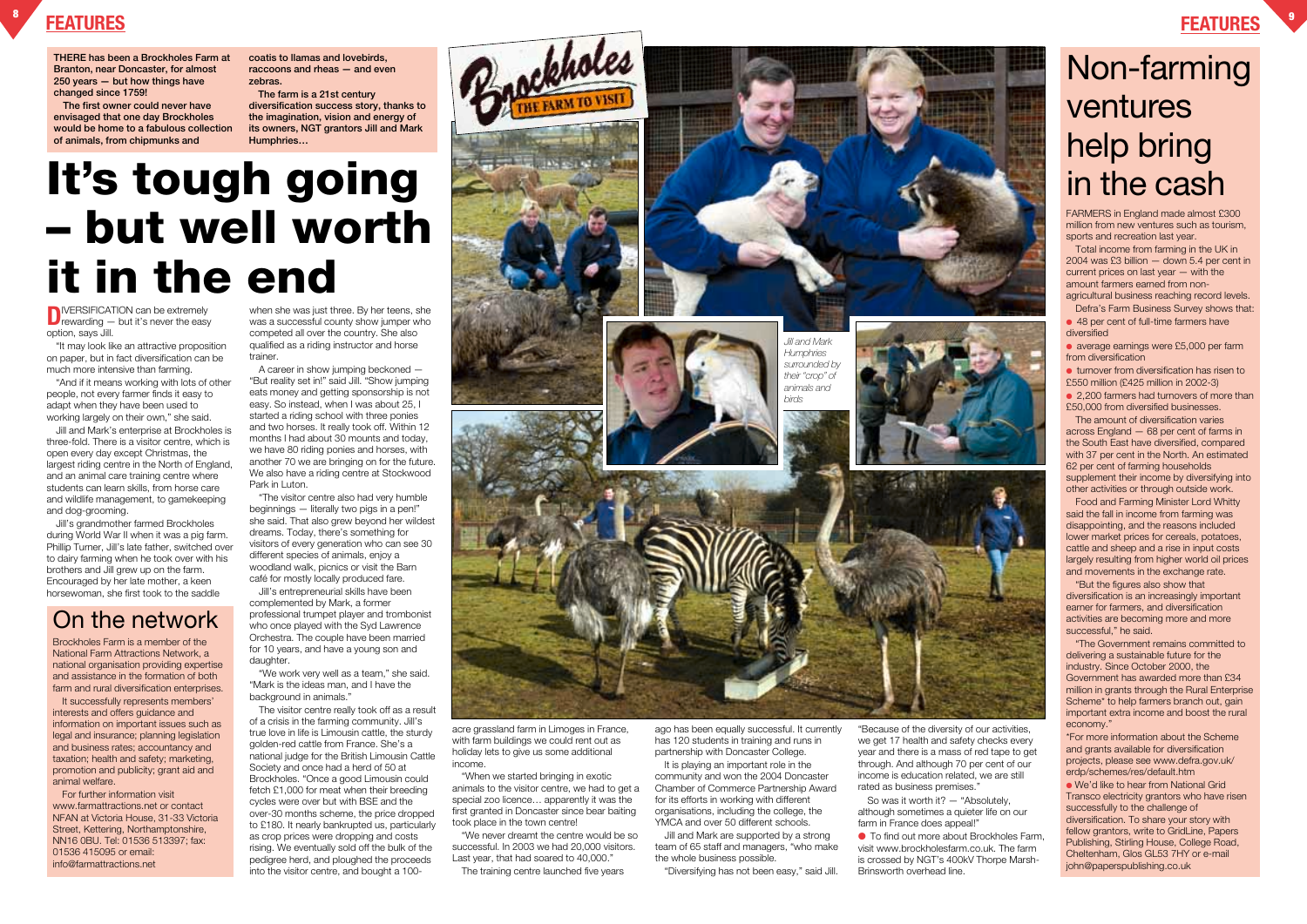NOW there's a choice of two kinds of hedge tree tag! The Tree Council has introduced an additional tag, one that will stand up to the weather and be visible

longer. The Tree Council, in partnership with National Grid Transco, introduced free tags last year as part of its Hedge Tree Campaign. The idea is to tag saplings to make them more visible so that anyone cutting hedges knows to avoid them.

"We found that the red tags we first issued didn't last very long because they faded rapidly," said The Tree Council's Jon Stokes, director of community projects. "So we decided to introduce new tags — these are blue and longer-lasting."

The modern practice of flailing hedges every year with mechanical chains means that saplings normally get slashed back, along with the hedge, giving them no chance to grow into trees.

National Grid Transco grantors are encouraged to use the tags as a way of showing their concern for the English countryside.

The material used is Polyart, an environmentallyfriendly synthetic paper that has the durability of plastic and is able to stand up to water, weather, grease and chemicals. The tags made from it will last for at least six months.

"Rather than scrap the remaining red tags, we decided to offer both sorts because rapid fading is not a problem if you know when the hedge cutters are going to be at work."

In his spare time. Lee is an enthusiastic golfer and a keen follower of motor sports.

● To obtain free hedge tree tags (while stocks last), contact ???????????, stating the type of tag, red or blue, preferred.

## **Team seeks** Network analyst<br>
ioins wayleaves Longer-lasting tags for saplings **to take care of the land**



LEE Durant has skipped over the fence to join the electricity side of NGT's business.

**NATIONAL Grid Transco's**<br>wayleave team caught up with the latest techniques to look after grantors' land at a training course organised by the Farm Energy Centre.

He has joined the wayleave team in South Wales, taking over from wayleave warden Sandra Stevens who has retired.

Lee, 26, was previously based in Solihull, working as a network analyst on the NGT project to sell four of its gas distribution networks\*.



After leaving sixth-form college, Lee chose a career in Information Technology — his first job was as an IT support engineer with a medical company. He changed direction in April

2000 when he joined Transco's Business Planning and Development department, working on the transfer and development of land for

telecommunications projects.

"I had planned to return to IT after a while, but I so enjoyed the world of property, that I abandoned that idea and decided to stay! I loved the work, and found real job satisfaction.

"As part of the wayleave team, I really look forward to getting out and about and meeting grantors face-to-face for a change — most of my contact with people previously was at the end of a telephone line. I also look forward to seeing how the electricity side of the business operates."

\* The gas networks used to be part of Lattice, the gas company which merged with National Grid in 2002.

# Network analyst

## **Heat is on our native trees**



*Bill Cragg, right, discusses land damage with wayleave wardens Sue Dunham and Lee Durant, at Stoneleigh, Warwickshire*

The course highlighted the implications of contractor landdamage for non-arable land, reinstatement methods, aftercare and costs relating to work undertaken by the company on grantors' land. It also looked at new legislation affecting UK farming.

"National Grid Transco is committed to minimising damage whenever we work on grantors' land to carry out essential maintenance," said Alan Naylor, field wayleave manager. "The training course supported our efforts to keep up with relevant legislation and was a valuable opportunity to discuss the different ways we can protect and reinstate grantors' land."

The main speaker was Lincolnshire sheep farmer Bill Cragg, a Fellow of the Institution of Agricultural Engineers (IAgrE), who

● Of an estimated 1.8 million hedge trees in the UK, nearly one third are over a century old ● Allowing self-seeded saplings to grow ensures future trees come from local stock. It also makes economic sense: nurserygrown trees can cost up to £10 each, plus the expense of planting, maintaining and protecting them.

has a wealth of experience, both as a farmer and agricultural engineer for nearly 20 years with East Midlands Electricity.

In his introduction, Bill gave an overview of UK farming and the latest reform of the Common Agricultural Policy — the Single Payment Scheme. This replaces production subsidies and requires farmers to maintain their land in good agricultural condition to protect the environment, the soil, wildlife habitats and landscapes; rights of way must be properly accessible, too.

Clearly, work carried out by NGT may affect this, hence the need for wayleaves staff to know all about the new payment scheme.

Bill also talked about land classification, top soil and plant issues, access to land, environmental impact assessments and conservation.

"Farmers will need all their skills to meet the rules of the Single Payment Scheme," said Bill. "It is good to see that National Grid Transco empathises with this challenge."

**A**CCELERATING climate change will determine the fate of the UK treescape, with serious implications for tree species, choice and cultivation.

The south and east, where the largest temperature increases and water shortages are predicted, are likely to be most affected.

The Tree Council, which is supported by National Grid Transco, is one of the organisers of a conference this summer when experts in forest science. horticulture and ecology will consider the issues.

It is hoped that *Trees in a Changing Climate* will result in information and advice to all tree planters about how they can adapt to changing conditions.

Co-organisers include two Tree Council members — the Royal Horticultural Society (RHS) and the Forestry Commission through its research agency, Forest Research — as well as the UK Climate Impacts Programme (UKCIP), the body funded by the Department for Environment, Food

and Rural Affairs to help organisations assess how they might be affected by climate change.

UKCIP says the impact of climate change could become increasingly severe as the 21st century progresses. Any mitigating action, such as reducing greenhouse gas emissions, will take decades to work, so some level of climate change is unavoidable. It is likely

that Britain's woodlands, semi-natural ancient woodlands and commercial plantations alike, will be affected. Climate change will also affect heritage trees and landscape parks and gardens.

Dr Chris Prior, head of Horticultural Science at the RHS, said: "Gardeners planting trees now must consider that those trees will be maturing in a very different climate to the one we have now. Once planted, there is little that can be done to protect trees from the probable adverse effect of these changes."

● The conference takes place at the University of Surrey, Guildford, on June 14-15. For further information and a booking form, please visit www.rhs.org.uk/research/index.asp or contact Dr Chris Prior, head of Horticultural Sciences, RHS Wisley, 01483 224234. Cost ranges from £160 full rate (£145 for early registration) to £95 day rate for those arranging their own accommodation (£85 for early registration). The deadline for early registration is April 29.

*Lee Durant*

### The Tree Council's Hedge Tree Campaign **in partnership with National Grid Transco**

PREDICTIONS about climate change

that will affect trees in the UK include:

● hotter, drier summers, especially in

- warmer, wetter winters
- the south and east
- falling soil moisture levels, but also

an higher risk of winter flooding • a longer plant growing season, already longer by about three weeks

since the 1950s.

● threats from new pests and

diseases.

### Did you know…?

Good local stock

### A little TLC can go a long way

NURTURE our heritage with a little TLC. That was the message from The Tree Council when it launched its 2005 Trees Love Care (TLC) campaign last month.

The Tree Council — whose Tree Warden Scheme is supported by National Grid Transco — wants everyone who has planted trees in the last five years to return to them before September to give them some TLC — that means Tending, Loosening ties and Clearing grass and weeds.

"Thousands of young trees die each year from lack of a few minutes of TLC," says The Tree Council's campaigns director Kevin Hand. "If we want newly-planted trees to survive and mature, we need to cherish and nurture them.

"At least one in three of all young trees die from lack of care in their first five years. In some planting projects, the loss is over 90 per cent. That's a lot of time, money and effort wasted."

If you check a tree and find it dead, try to work out why before planting a new one. Visit www.treecouncil.org.uk for advice.

● The Tree Council is the UK's lead tree campaigning partnership — an umbrella body for organisations working for trees. It has 7,500 volunteer Tree Wardens conserving local trees and woods in the UK.

*Inspecting a recently-planted tree in East Sussex during one of the regional Tree Warden forums*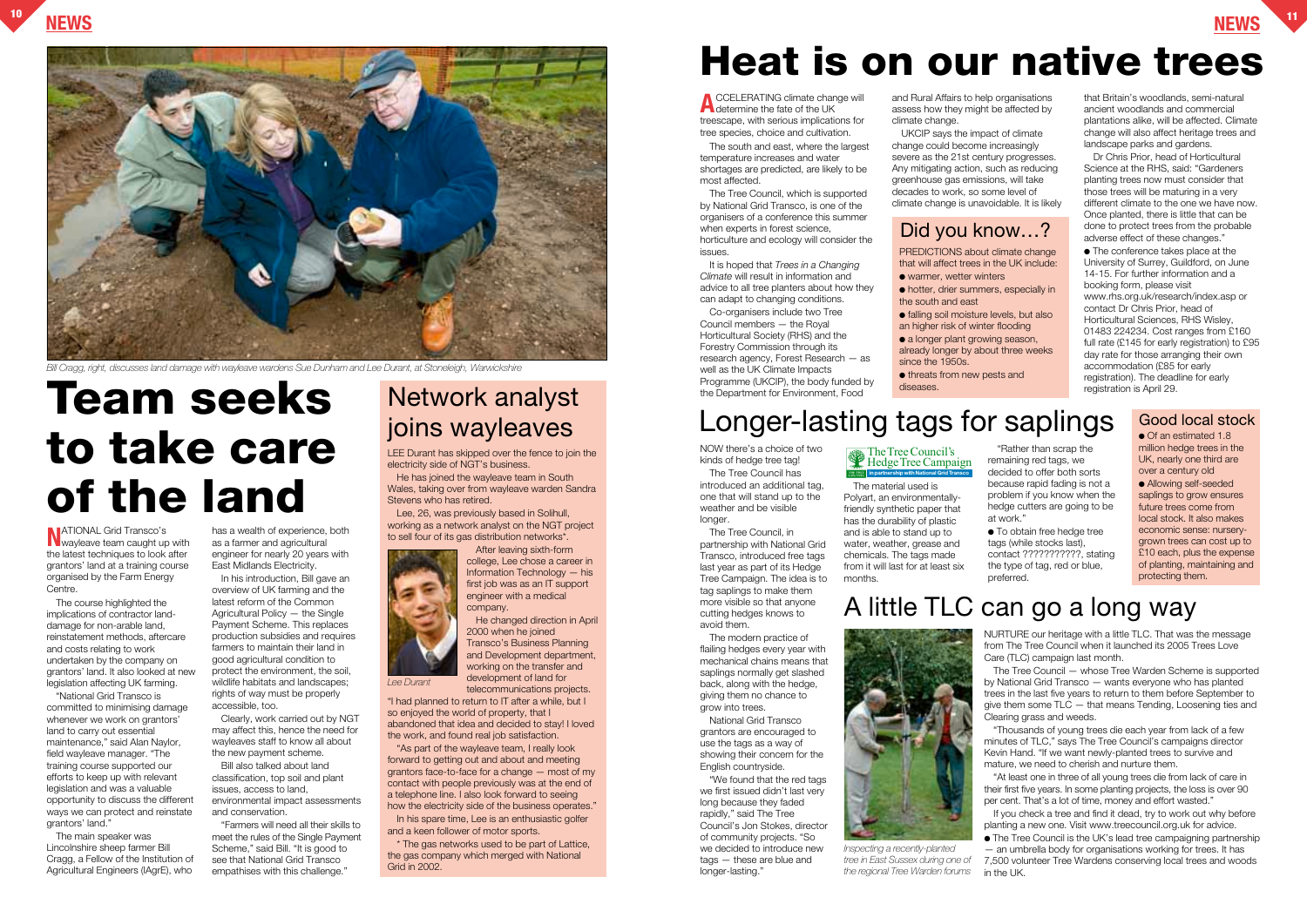## **NEWS <sup>12</sup> NEWS <sup>13</sup> Village green gets a facelift**

**SPRING** is busting out all over in the **S**village of Goxhill in North Lincolnshire! The village's Millennium Green was given a makeover last year by National Grid Transco as part of a tree-planting operation in the area. And with trees in bud and spring flowers burgeoning, people are now seeing the fruits of the labours.

About 50 native trees, 500 shrubs and more than 4,000 bulbs were planted at the Green, a two-acre site developed over the past four years by conservation volunteers from Goxhill Millennium Green Trust.

The Millennium Greens initiative — which is managed by the Countryside Agency was launched in 1996 to provide areas of public open space close to people's homes.

The Goxhill cause was taken up and a committee formed, led by George and Elma Fisher who have seen the project all the way through, obtaining grants and financial support, and purchasing the land from Trinity House.

Trust chairman Keith Brown, said the Millennium Green began life as a disused and badly overgrown field. "We started by clearing the site and fencing it  $-$  then we stepped back and took a deep breath as we planned what to do next.

"Hawthorn was planted along the boundary, a mound was created, pathways made, ponds dug and bridges erected. We tried to create as many different habitats as possible to encourage a wide range of wildlife."

The people involved included 100 children from the primary school who helped plant a wildflower area.

"We were delighted when NGT wayleave officer Mike Rockett offered to include the Green in the company's planting operation," said Keith. "After all the planting work last year, we are now looking forward to reaping the benefits this year. Without NGT, it would have taken us 10 years to get to this stage."

Goxhill was just one of the areas to benefit from the tree planting which resulted from the connection of a new Immingham Combined Heat and Power (CHP) station on Humberside, alongside Conoco's refinery at South Killingholme.

The power station supplies steam and electricity to Conoco's refinery plus steam to the neighbouring Lindsey refinery and electricity to the National Grid.

"The connection involved building about four kilometres of overhead line, and planning permission for this was conditional on undertaking off-site tree planting schemes in the East Halton and Killingholme areas," said Mike.

The planting project was kick-started by NGT grantor George Turner, a mixed farmer at East Halton near Goxhill, who was on the parish council when the application for the new line came up. George, a keen conservationist, saw the opportunity to enhance many areas and worked closely with NGT and North Lincolnshire Council to identify possible planting sites.

"The company has done a really wonderful job — it couldn't have done better," said George. "It didn't just throw a few hundred pounds at the project — it has given us something that so many people

> It's a very physical sport, he says. Trials can last up to four hours, with four laps of ten different sections. "Trials can take place in rocky terrain in disused quarries or in woodlands where there's thick mud and deep leaf mould. At times, you virtually have to carry your bike through two feet of mud.

can enjoy, and something that our grandchildren will be able to enjoy in the years to come."

"This tree-planting scheme is one of a number undertaken by NGT in association with major projects over the past few years," said Mike. "While it's not the largest we have done, it has covered a diverse range of locations around the East Halton, Killingholme and Goxhill areas.

"So far we have planted a total of 3.2km of new hedgerow, 2.5km of infill hedgerow, 5,200 square metres of woodland planting and 500 single trees. To ensure that the planting scheme has a high level of success, we undertake plant replacement and weed control of the sites over a five year period following the initial planting.

"While schemes of this nature are born out of planning requirements, I like to think that companies such as NGT are about more than just energy transmission, and that planting schemes like this one help us to be more a part of the communities we come across with our networks."

## Such a trial, and that's how Tony likes it...

AT THE age of 66, one might expect Yorkshire grantor Tony Hirst to take it easy at weekends.

But Tony has other ideas! Three weekends out of four will find him astride his vintage Triumph Tiger Cub motorbike, competing in trials around Lancashire and Yorkshire.

Tony, of Moor Quarry Farm, Upper Greetland, Halifax, has been a keen biker for 45 years. "When I was 21, a friend of mine had a Dot scrambles bike. We used to have fun with it in the local woods and hillside during our lunch hour!" he said. "I caught the biking bug, bought my first

machine, a Francis Barnett trials bike for £40, and started competing soon after."

Born and bred in West Yorkshire, Tony worked in the rag trade all his life, retiring in 2002 as an industrial sewing machine mechanic. He and his wife Irene have lived at Moor Quarry Farm for 22 years — their land is crossed by the Eggborough-Padiham 400kV overhead line.

Tony is a member of Yorkshire Classic Motor Cycle Club and the Red Rose Motorcycle Club, and used to compete in motorcycle trials all over the country. These days he sticks to pre-65 trials in Lancashire and Yorkshire. "The





*Growing well… Mike Rockett, left, George Turner and Keith Brown check the Goxhill Green*

competitors are generally between the age of 40 and 60 and the bikes are all British and pre-1965," he said. "I get such a tremendous buzz competing — you get to know lots of people and there is great camaraderie at the events."

"It's not particularly dangerous — I've

only broken an arm in 45 years of competition.It's not a race. It's a test of skill."

When he's not competing, Tony renovates old Triumph Tiger Cubs and has even built new machines from bits and pieces of scrapped motorcycles. He also helps organise trials every year."It's good to be able to give something back." .

And he's not planning to hang up his biker's boots in the foreseeable future. "I'll carry on as long as my body allows me!" ● If you have any rough land suitable for trials, Tony would like to hear from you.

Call him on 01422 373756.





*Two views of Tony… taking the rough with the smooth (top) and in the workshop*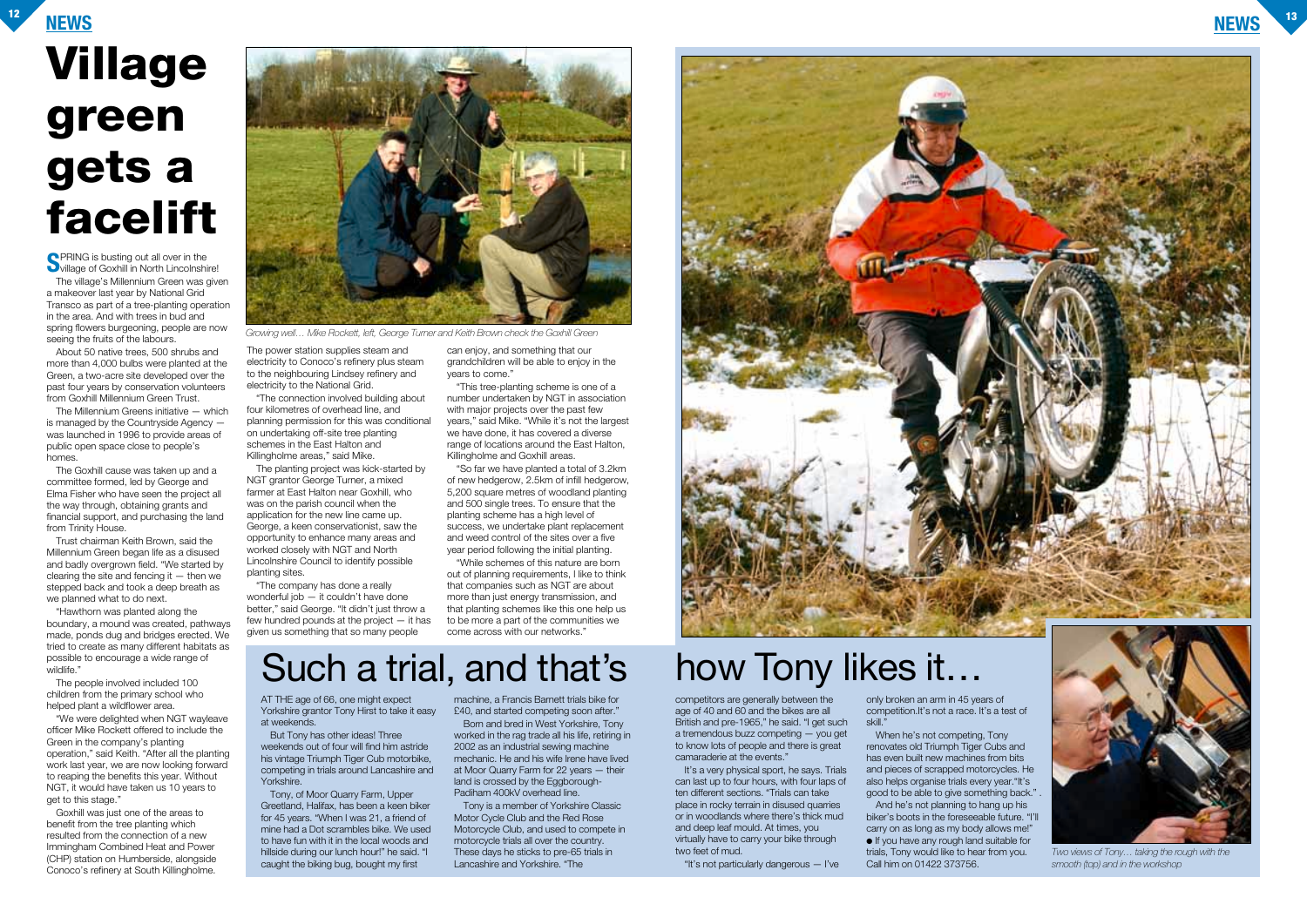### **FEATURES <sup>14</sup> FEATURES**

**15**





## **Taking control of energy costs reaps big savings**

### **Carbon** Trust offers sound advice

### Check that clearance

**Transco — research institutes and manufacturers providing expertise on energy applications and energy efficiency.**

**design; tariff and contract selection. The FEC also works with other organisations in the energy business such as the Energy Savings Trust, Action Energy and agricultural/ horticultural organisations including the National Farmers Union, the Milk** farm energy **Development Council, and the** centre

**Today, it is the UK's leading source of information on energy-based techniques in farming and horticulture.**

**Many farmers and growers make use of the FEC's varied services. These include: self energy audits; on-site energy audits; lighting fitting sales and design; new energy supply negotiations; agricultural and horticultural publications; climate change management; heating and ventilation**

> **B**OTH egg and poultry meat **P** producers have done well in recent years in meeting Climate Change Levy (CCL) discount targets.

**Horticultural Development Council. Its database of energy techniques and equipment allows farmers to track down equipment suppliers offering specific equipment, and the FEC Trade Membership scheme helps**

**to bring manufacturers and farmer clients together. For more detailed information about the FEC, visit**

**www.farmenergy.com If you would like more information about any of the issues highlighted on these pages, write to FEC Services Ltd, Stoneleigh Park, Kenilworth, Warwickshire CV8 2LS. Tel: 024 7669 6512 or e-mail: info@fecservices.co.uk** 

**Use the same numbers to obtain a list of FEC publications, including technical guides, and technical notes.**

An average of 20 per cent has been sliced off energy consumption, thus controlling business costs and reducing carbon emissions.

For the egg producer with a site with 100,000 birds consuming 400,000kWh of energy the 20 per cent represents an energy cost saving of more than £4,000 a year on top of a CCL saving of £1,400. And for a 200,000 bird broiler

**Air leakage** — because of the relatively high temperatures required at brooding, gaps in the structure such as poorly fitted doors and ventilation louvres can add significantly to the

site, it means an average saving of around £3,000 with the added bonus of the CCL saving of £1,100.

But to go on improving, says the FEC, the producers need to look even harder at their energy use.

Some of the key issues that egg and poultry meat producers should consider are **ventilation, insulation, lighting, interlocked controls,** and **air leakage.**

**Ventilation** is the biggest user of energy in egg and poultry production and can be made more efficient by

improving air-handling systems. Dirty fans and guards can reduce the efficiency of the ventilation system by as much as 60 per cent or 30p per bird per year.

"These devices use an 'inverter' to provide a variable frequency alternating electrical current which allows the pump speed to be controlled.

Fans and guards become dirty quite quickly, so cleaning must be a regular scheduled maintenance task. It is one of the most cost effect ways of reducing energy costs.

Many older duct designs restrict airflow — for best efficiency, ducts must have a large cross section and must keep air direction changes to a minimum. And don't forget

building air inlets. These should be at least twice the cross sectional area of fan, so that airflow is not restricted.

Fans themselves vary in efficiency — buyers should take particular care in selecting a fan to obtain the highest efficiency for the job they want doing.

● FEC project results show the energy savings potential of "refrigerant to water" heat recovery units, ease of integration with existing milk cooling/water heating systems, reliability and the effect on the efficiency of milk cooling systems. Full results available by ordering Technical Note 68 from our downloadable order form and price list on our website.

**Building insulation** helps to retain heat in the winter and limit solar heat gain in the summer. Insulation can be upgraded on a traditional building from the outside by removing the room sheets in section and by filling the roof cavity with a low density

● Don't risk losing money on unnecessary energy costs or inefficient cooling and refrigeration methods. Energy monitoring and auditing has proved that regular maintenance can reap benefits. FEC's *Energy Efficient Cooling & Storage* is a detailed guide on crop storage technology, the principal techniques of refrigeration and their suitability for different crops. You can download a price list and order form from the FEC website.

insulation foam or panel.

**Lighting** — fluorescent lighting is up to five times more efficient than tungsten. Most producers can use compact fluorescent bulbs instead of traditional tungsten bulbs — they use 75-80 per cent less energy and can last much longer.

**Interlocked controls**  buildings fitted with separate thermostats on the heating and ventilation systems are prone to high running costs. An interlocked controller should be used to link the operation of fans and heaters — this stops the heating system working at the

● Liquid slurry is a good conductor of electric currents, so spraying devices could become live if slurry comes into contact with overhead lines — with dire consequences for the unsuspecting machine operator. If you have doubts about the safety of slurry application or spraying equipment, contact your electricity company or read the FEC's publication, *Safe Use of Electricity in Farming and Horticulture.*

> same time as the ventilation system, except when the fans are running at their pre-set minimum ventilation level.

It was set up by the Government to help reduce the nation's consumption of fossil fuels, through a number of initiatives targeted at businesses.

### **Making** waves

heating costs. Door sealing and draughtproofing are cheap and easy things to do. Temporary sealing using adhesive tape during brooding, around doors, fan outlets and air inlets is also effective in reducing heat loss.

HOW can you save money and boost the efficiency of your greenhouse heating system? By improving the

performance of your heating water circulation pumps, says the FEC's Andrew Kneeshaw.

"In greenhouses, much effort is put into making sure boiler equipment and climate control computers are working at maximum efficiency. But little attention is given to the performance of heating water circulation pumps," he said.

 $\bullet$  the voltage of the line  $-$  the higher the voltage the greater the clearance required

 $\bullet$  ground conditions  $-$  in fields or tracks that are heavily rutted, allowance needs to be made for the movement of a vehicle

"Although these pumps consume only a fraction of the energy of the heating boilers their running costs mount up."

> ● can a structure or vehicle be stood on, or have a ladder rested against it – clearly an additional allowance must be made for items which can support the weight of a person or a ladder.

On most sites pumps are left to run flat out irrespective of heating demand. Often, when the heating system is off the pumps are left running. In this case its worth setting the climate control computer to stop the zone heating pumps once pipe temperatures get to within 10ºC of glasshouse temperature.

"One way to lower running costs of the pumps and improve heating system performance is to use variable speed drives," said Andrew.

"Best performance is achieved by linking speed control to the difference in temperature between flow and return pipes. When heating demand is high and there is a big difference in these temperatures pump output will be at its maximum. As heating demand falls and heat delivery is reduced the pump slows to keep the temperature difference between flow and return the same.

"In a normal heating season savings of 30-50 per cent of the pump running cost can be achieved. This can add up to over £1,000 a year for a 5kW pump."

## THE Farm Energy Centre has operated for almost 40 years, **Rein in the pumps** More FEC tips to save money working with farmers, utilities – including National Grid **Rein in the pumps**

● You could save money on your electricity prices by using the electricity tariff checker in conjunction with NFU Energy Services (now called Associa). Simply call Peter on 02476 696512 who will be able to give you a quick

price check. You will need your electricity supply number found on your bill.

● Maintaining electrical safety is often a problem in wet or tough physical environments — like those found on farms. FEC advises farmers to use equipment that has been designed to stand up to the ingress of water and dust or other invasive objects. Make sure that equipment has correct ingress rating and check lighting applications, especially those used in grain and vegetable stores. FEC has details about the latest innovations in lighting and heating to IP standards.

The Carbon Trust has a broad-based energy advisory service designed to bring farmers closer to the technologies and techniques they need to employ to become more energy efficient.

The centrepiece of its operation is a suite of free and subsidised services — including the Carbon Trust Helpline, publications, and on siteconsultancy. To find out more visit www.carbontrust.org.uk or ring 0800 585 794.



ELECTRICITY from largescale wave and tidal generation farms could be flowing into the national grid for the first time within three years thanks to a new £42m scheme announced by the DTI.

The funding will be used to kick-start construction of a number of large-scale demonstration farms that are on the verge of precommercial operation.

Support will be made available as both grant and revenue support (additional payments for electricity generated), with funding being drawn from the Government's £50m Marine Research Deployment Fund announced last year. The Renewable Power Association, which represents generators, described the announcement as a milestone in the development of the sector.

ONE of the most common questions from farmers about overhead line systems is how near can they get to them and still be safe.

Albeit that there are some hard and fast rules about clearances, there are so many criteria to consider that to work out a single "catch-all" figure is not possible.

Basic safety clearances are surprisingly small, but when added to other site variables they soon become quite significant.

Things that affect clearances are:

● whether the clearance is to a fixed structure or if it is to a passing vehicle or piece of machinery

If you have a particular clearance you need to check or specify, be safe and contact our helpline so we can give you an accurate clearance figure.





*Building insulation retains heat in the winter and limits solar heat gain in the summer*



*Dirty fans and guards reduce the efficiency of ventilation systems by as much as 60 per cent*